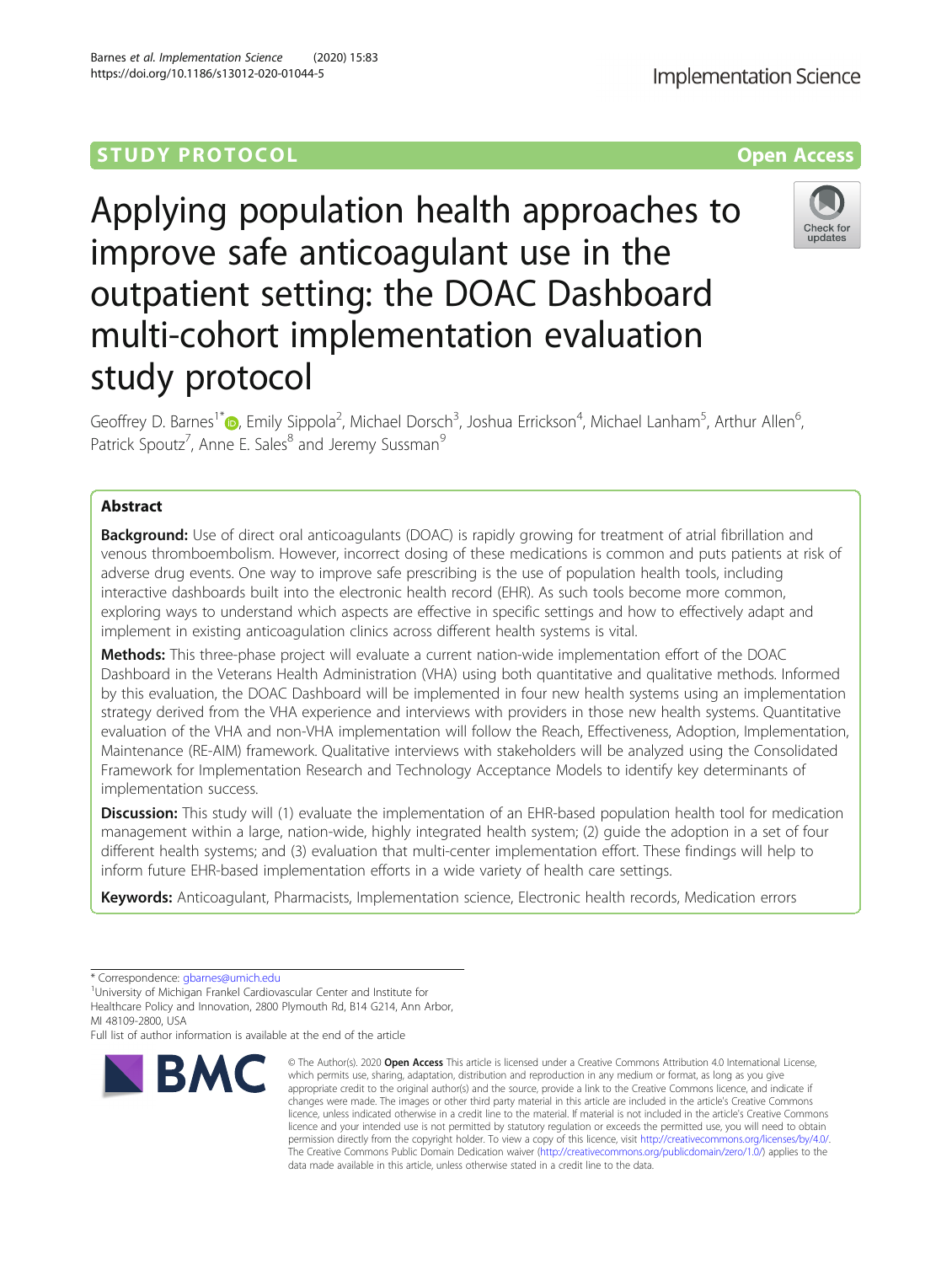### Contributions to the literature

- This study will evaluate the implementation of a multi-center electronic health record-based population health tool for anticoagulant medication management.
- Informed by a qualitative analysis in a highly integrated health system, an implementation plan will be developed and deployed in a different multi-center health system collaborative.
- This study will help explore the impact of population health tools for safe anticoagulant medication management in a variety of different clinical contexts

## Background

For more than five decades, warfarin was the only available oral anticoagulant in the USA and much of the world. Since 2010, four new direct oral anticoagulants (DOACs) have been introduced into the market. All are approved by the US Food and Drug Administration (FDA) for the prevention of stroke in non-valvular atrial fibrillation (AF) and to prevent or treat venous thromboembolism (VTE). The DOACs require a different management approach than warfarin  $[1]$  $[1]$ . Unlike warfarin,  $(1)$ no reliable and widely available laboratory tests exist to monitor drug levels, (2) each drug is excreted in part through the kidneys, (3) drug-drug interactions impact DOAC dosing and safe use differently when compared to warfarin, and (4) dosing of DOAC medications is unique for each indication (AF, VTE, and coronary/peripheral artery disease). In fact, multiple studies have identified that as many as 1 in 7 patients have inappropriate DOAC prescriptions [\[2](#page-6-0)–[5\]](#page-6-0). When DOACs are used inappropriately (over-dosing, under-dosing, and dosing based on the wrong indication), patients are at markedly increased risk for costly and potentially deadly bleeding and thrombotic/stroke complications [\[3](#page-6-0)].

Many warfarin-treated patients are managed by anticoagulation clinics due to the drug's complex pharmacokinetics and the need for frequent laboratory-guided dose adjustment [[6\]](#page-6-0). These clinics are staffed by pharmacists and nurses with expertise in thrombotic disorders and anticoagulation, have shown to improve the quality of anticoagulation care, and are associated patient outcomes over standard of care [[7,](#page-6-0) [8\]](#page-6-0). The US Veterans Health Administration (VHA) has been a national leader in the use of anticoagulation clinics. Anticoagulation clinics are also common outside the VHA and may improve the safe use of warfarin [\[8](#page-6-0)–[12\]](#page-6-0).

The VHA is the largest vertically and horizontally integrated health systems in the world [[13](#page-6-0)]. Serving over 9 million veterans in the USA, it offers services through 170 medical centers throughout the 50 states, Puerto

Rico, Guam, Philippines, American Samoa, and Virgin Islands. These medical centers have over 1000 affiliated outpatient clinics, over 100 nursing homes, and other health facilities focused on care for homeless veterans, behavioral health, and substance use disorders.

Given the robust VHA network of anticoagulation clinics managing warfarin-treated patients, we previously suggested that all DOAC-treated patients should be managed similarly  $[14]$ . However, without the burden of frequent laboratory tests or dose adjustment, most prescribers do not routinely refer DOAC-treated patients to anticoagulation clinics [[6\]](#page-6-0). Doing so would likely require prohibitive resources at current staffing levels. Yet half of all anticoagulation clinics provide some DOAC support, and these clinics are looking for tools to broaden their reach and impact while improving efficiency [\[6](#page-6-0), [15](#page-6-0)]. Expansion of anticoagulation clinics to identify and support the care of DOAC-treated patients requires a novel approach since they are not referred as commonly as warfarin-treated patients.

Provider education is unlikely to solve this significant quality gap because of the large number of uncommon but important risks. These include (1) a variety of drugdrug interactions to both common and rare drugs; (2) different adjustments for renal function for each different drug, all of which use the Cockcroft-Gault creatinine clearance [\[16\]](#page-6-0) rather than the estimated glomerular filtration rate equation  $[17]$  $[17]$ ; and  $(3)$  the nuanced differences in dosing for AF and VTE for each DOAC medication. While some patients are intentionally under-dosed due to high-risk for bleeding, these errors are often unintentional and can lead to both under- and over-dosing of DOAC medications. In addition, many providers see relatively few patients taking these medications, so that the medication risks and dosing nuances are not necessarily remembered easily and addressed.

EHR alerts and dosing guidance might encourage appropriate dosing. However, alert fatigue has led many health systems to either deactivate electronic health record (EHR) drug alerts or display only the highest-risk alerts [[18,](#page-7-0) [19](#page-7-0)]. Additionally, many of the DOAC dosing issues may develop after the initial prescription (e.g., progressive renal function decline, failure to change VTE lead-in dosing for apixaban or rivaroxaban after 7 or 21 days, respectively) [\[20,](#page-7-0) [21\]](#page-7-0). Therefore, an EHR-based alert targeted at a prescribing provider is unlikely to be highly effective.

Population health tools, such as dashboards, leverage the power of the EHR to identify patients within a large population (e.g., an entire health system) who match certain criteria (e.g., being prescribed an oral anticoagulant) and then screen for any potential red flags (e.g., inappropriate dosing for a given renal function). While not able to address all components of high-quality medication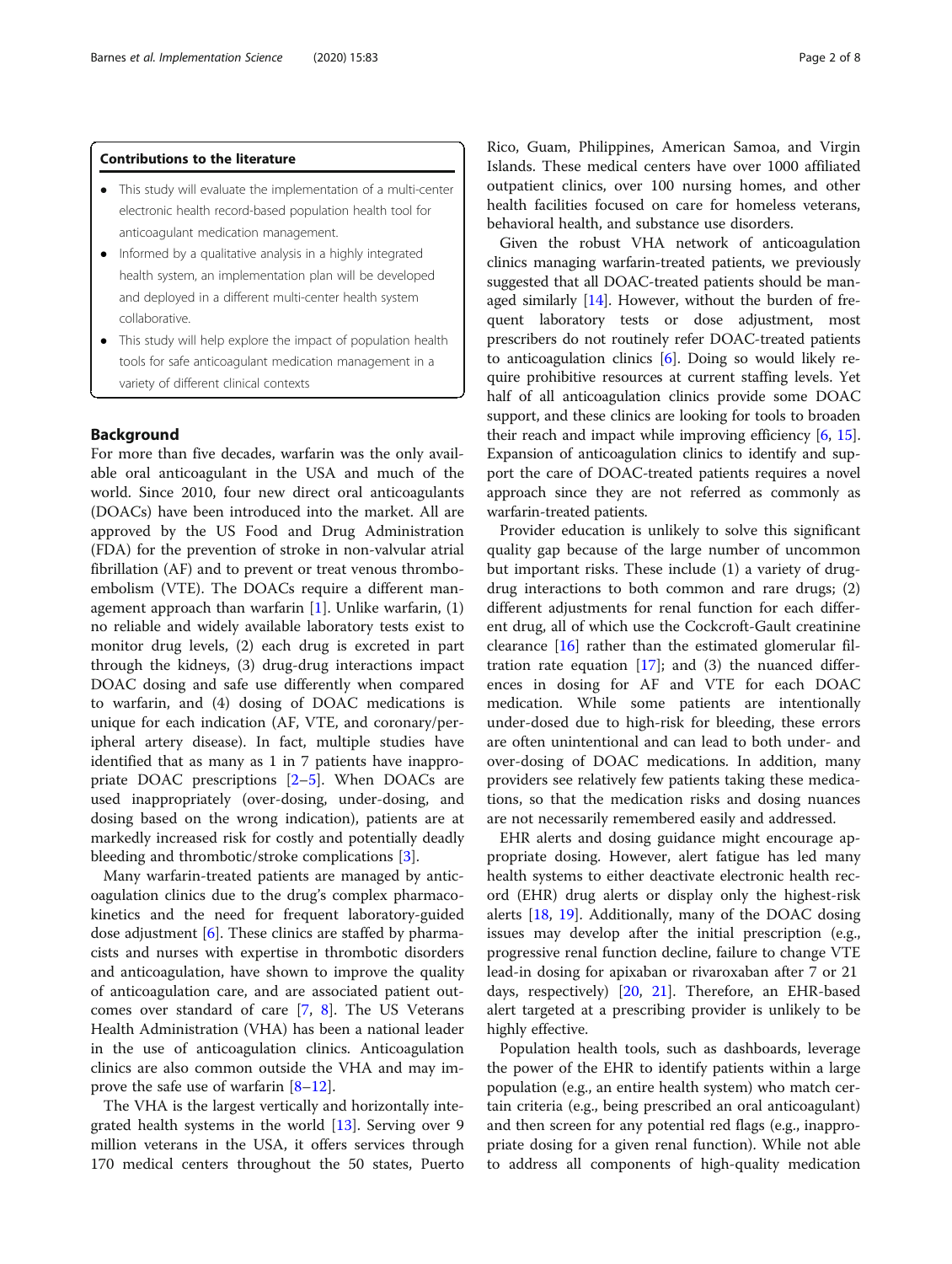use, these tools address one critical component (appropriate dosing) in an efficient manner [[22\]](#page-7-0). Such tools are currently being used for population-based management of patients with diabetes [\[23](#page-7-0)]. However, integration into clinical work flow and responsiveness to user feedback remain major obstacles for implementation and broad dissemination. It is also unclear how implementation success will differ between fully integrated health systems, such as VHA which is publicly funded through a capitated system, and health systems with more insurance-based funding models that pay using fee-forservice models.

The DOAC Dashboard study will evaluate and compare the implementation of a DOAC population health tool within the nation-wide VHA health system as well as four diverse health systems participating in the Michigan Anticoagulation Quality Improvement Initiative (MAQI<sup>2</sup>). Quantitative implementation evaluation will use nation-wide data from VHA and federal resources, where the DOAC Dashboard was implemented beginning in 2016, as well as data from the  $MAQI<sup>2</sup>$  collaborative, where the DOAC Dashboard was implemented starting in 2020. Qualitative evaluation will compare determinants of implementation success in fully integrated VHA facilities with less integrated health systems participating in the  $MAQI<sup>2</sup>$  collaborative.

# Methods Specific aims

- 1) Evaluate the effectiveness, implementation successes, and limitations of the DOAC Dashboard for safe DOAC prescribing within the national VHA system. To do this, we will measure the reach, effectiveness, adoption, implementation, and maintenance (RE-AIM) of the VHA DOAC Dashboard using both patient-level and provider-/ facility-level measures. By linking data from the VHA Clinical Data Warehouse with DOAC Dashboard utilization data from VA Pharmacy Benefits Management, we will identify high- and low-user centers, individual patient and prescriber characteristics, DOAC dosing errors, and DOAC adverse event rates (bleeding and thrombotic events).
- 2) Use a systematic approach to design an implementation plan for DOAC Dashboard use outside of VHA. Informed by stakeholder qualitative interviews at VHA and non-VHA sites, we will identify key determinants of implementation success. These determinants will be paired with targeted strategies for use during the  $MAQI<sup>2</sup>$ implementation.

3) Evaluate the implementation of a DOAC Dashboard for safe DOAC management within four unique and diverse health systems. Informed by the design and implementation of the VHA DOAC Dashboard, we will adapt and implement a DOAC Dashboard at four health systems participating in  $MAQI<sup>2</sup>$ . Using the existing  $MAQI<sup>2</sup>$  registry, we will evaluate this implementation using the RE-AIM framework. We will also perform qualitative interviews at each site to assess acceptability of this care model.

# Design

The DOAC Dashboard study was reviewed and approved or deemed "not regulated" by the University of Michigan (HUM00162234 and HUM0021922) and VA Ann Arbor Institutional Review Boards (IRB-2018-1101). The study is conducted in two settings. The  $MAQI<sup>2</sup>$  collaborative of health systems in Michigan include nongovernmental urban and suburban hospitals with and without academic affiliations. The  $MAQI<sup>2</sup>$  collaborative is funded by Blue Cross Blue Shield of Michigan, a health insurance provider, to improve the quality of anticoagulation care in the state of Michigan. Participating hospitals enter data into a shared data registry and collaboratively work on quality improvement efforts. To date, data on more than 3800 patients taking DOACs with more than 8800 6-month follow-ups have been entered into the  $MAOI<sup>2</sup>$  registry. The four participating sites in this project all enter patients taking DOAC medications into the  $MAQI<sup>2</sup>$  registry and all use the same EHR vender (Epic®). Quantitative and qualitative evaluations will be performed in both settings, guided by the RE-AIM, CFIR, and TAM implementation models/ frameworks. Any significant protocol modifications will be communicated in journal publications after review and approval by the study leadership team. Final quantitative datasets will remain under the supervision of the VHA and  $MAOI<sup>2</sup>$  research teams.

# Phase I—Evaluate the VHA DOAC Dashboard implementation

Evaluation of the current VHA DOAC Dashboard (sample screen shots in [online appendix](#page-6-0)) will follow the RE-AIM framework (Table [1](#page-3-0)) [\[24](#page-7-0)].

Reach will be calculated as the number (and percent) of patients taking DOAC medications who are managed at sites with regular (at least weekly) DOAC Dashboard use. This will be calculated month-by-month during the entire study period as well as during the 3 implementation phases (defined in Table [1\)](#page-3-0). VHA sites with any tool use as well as number of sites based on level of DOAC Dashboard use. Use will be calculated as the number of days each month with one or more DOAC Dashboard log in. Characteristics of the DOAC prescribers and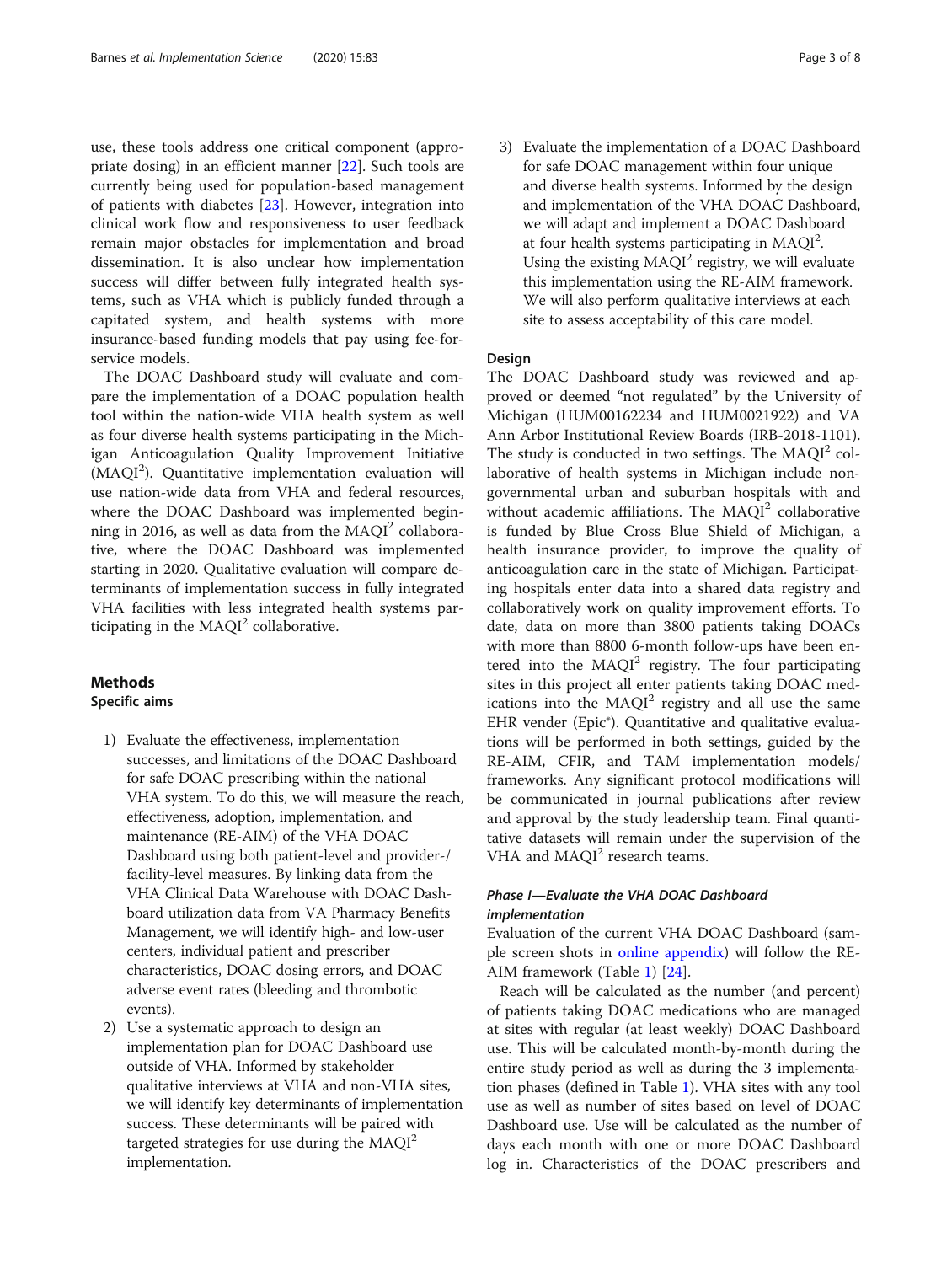| <b>RE-AIM dimension</b> | <b>Outcome measure</b>                                                            | How assessed                                                                                                                                                                                                                                                                                                                                                                                                                                                               | Data source                                       |
|-------------------------|-----------------------------------------------------------------------------------|----------------------------------------------------------------------------------------------------------------------------------------------------------------------------------------------------------------------------------------------------------------------------------------------------------------------------------------------------------------------------------------------------------------------------------------------------------------------------|---------------------------------------------------|
| Reach                   | Number of DOAC-treated patients<br>cared for by sites using the DOAC<br>Dashboard | Calculate the number (and percent) of active<br>DOAC-treated patients at sites with ongoing DOAC<br>Dashboard use (at least weekly) on a month-by-month<br><b>basis</b><br>Broken down by implementation phase: Early<br>(8/2016-3/2017), Mid (4/2017-12/2017), Late<br>$(1/2018 - 12/2018)$                                                                                                                                                                               | VHA PBM database of DOAC<br>Dashboard use         |
| <b>Effectiveness</b>    | (1) Inappropriate DOAC use                                                        | Dependent variable: appropriate vs. inappropriate<br>DOAC prescription (FDA prescribing instructions)<br>assessed for each individual patient<br>Primary independent variable: frequency of DOAC<br>Dashboard use normalized for site-level number<br>of DOAC prescriptions<br>Important covariates: site, date, patient characteristics<br>(e.g., demographics, comorbidities), site characteristics<br>(e.g., urban/suburban/rural, academic, percent Black<br>patients) | VHA CDW and PBM database<br>of DOAC Dashboard use |
|                         | (2) Adverse events                                                                | Dependent variable(s): ICD codes for stroke, venous<br>thromboembolism, and bleeding (see online appendix)<br>as well as all-cause death<br>Independent variables: same as for primary analysis                                                                                                                                                                                                                                                                            |                                                   |
| Adoption                | Site-level use of DOAC Dashboard                                                  | Numerator: number of VHA sites with DOAC<br>Dashboard use (any, weekly, daily)<br>Denominator: total number of VHA sites                                                                                                                                                                                                                                                                                                                                                   | VHA PBM database of DOAC<br>Dashboard use         |
| Implementation          | Percent of DOAC Dashboard<br>alerts fixed within 7 days                           | Calculate the percent of new prescribing errors<br>(DOAC Dashboard alerts) that are resolved within<br>7 days stratified by site level of DOAC Dashboard use                                                                                                                                                                                                                                                                                                               | VHA CDW and PBM database<br>of DOAC Dashboard use |
| Maintenance             | Sustainment of DOAC Dashboard<br>use                                              | Early adopters-plot the frequency of use for sites<br>that began DOAC Dashboard use during the early<br>phase (8/2016-3/2017)<br>Broad adoption-plot overall site-level DOAC<br>Dashboard use following broad adoption in early 2018                                                                                                                                                                                                                                       | VHA PBM database of DOAC<br>Dashboard use         |

<span id="page-3-0"></span>Table 1 RE-AIM evaluation of DOAC Dashboard implementation

VHA Veteran's Health Affairs, DOAC direct oral anticoagulant, PBM Pharmacy Benefits Manager, FDA Food and Drug Administration, CDW corporate data warehouse

anticoagulation clinics will be assessed for DOAC Dashboard user and non-user sites in each of three implementation phases (defined in Table 1).

The primary outcome of our evaluation of the effectiveness of the DOAC Dashboard will be inappropriate DOAC prescribing. The core secondary outcomes will be DOAC-related adverse events. Our primary predictor will be the degree of DOAC Dashboard use (number of days with any DOAC Dashboard use in the month of DOAC prescription). All analyses will start in 2014 (2 years before the introduction of the DOAC Dashboard) and continue through at least the end of 2019.

We will use a logistic mixed effects regression model to examine whether there is a decline in the rate of inappropriate DOAC prescribing at sites with higher use of the dashboard. The primary outcome variable will be inappropriate DOAC use. The main predictor of interest will be the number of days with any DOAC Dashboard log in recordings in the month of each prescription normalized for the number of DOAC patients at that site. This provides a reasonable approximation of DOAC Dashboard use. We will explore non-linear relationships between DOAC Dashboard use and the inappropriate DOAC use. We will adjust for clinical and socioeconomic characteristics, including patient age, sex, race, indication for DOAC use, creatinine clearance, risk of strokes with the  $CHA<sub>2</sub>DS<sub>2</sub>-VASc$  score [[25\]](#page-7-0), risk of bleeding using the HAS-BLED score [[26\]](#page-7-0), and comorbidity using the Charlson score with Deyo modification [[27\]](#page-7-0), date, and site-level characteristics, including percent of patients who are rural and percent of patients who are Black. We will account for clustering using VHA facility as a random effect.

For the secondary outcome measures, we will individually measure bleeding, VTE, stroke events, and allcause death using Poisson or negative binomial mixed effects regression models. We will also explore a composite endpoint of bleeding, VTE, stroke, and all-cause death in a similar model. In addition to the predictor variables listed above, we will also include a variable to account for length of DOAC treatment at the patient level, as this likely would influence a patient's risk of adverse events. Details about adverse event ascertainment can be found in the [online appendix.](#page-6-0)

In sensitivity analyses, we will conduct an interrupted time series analysis to explore how different levels of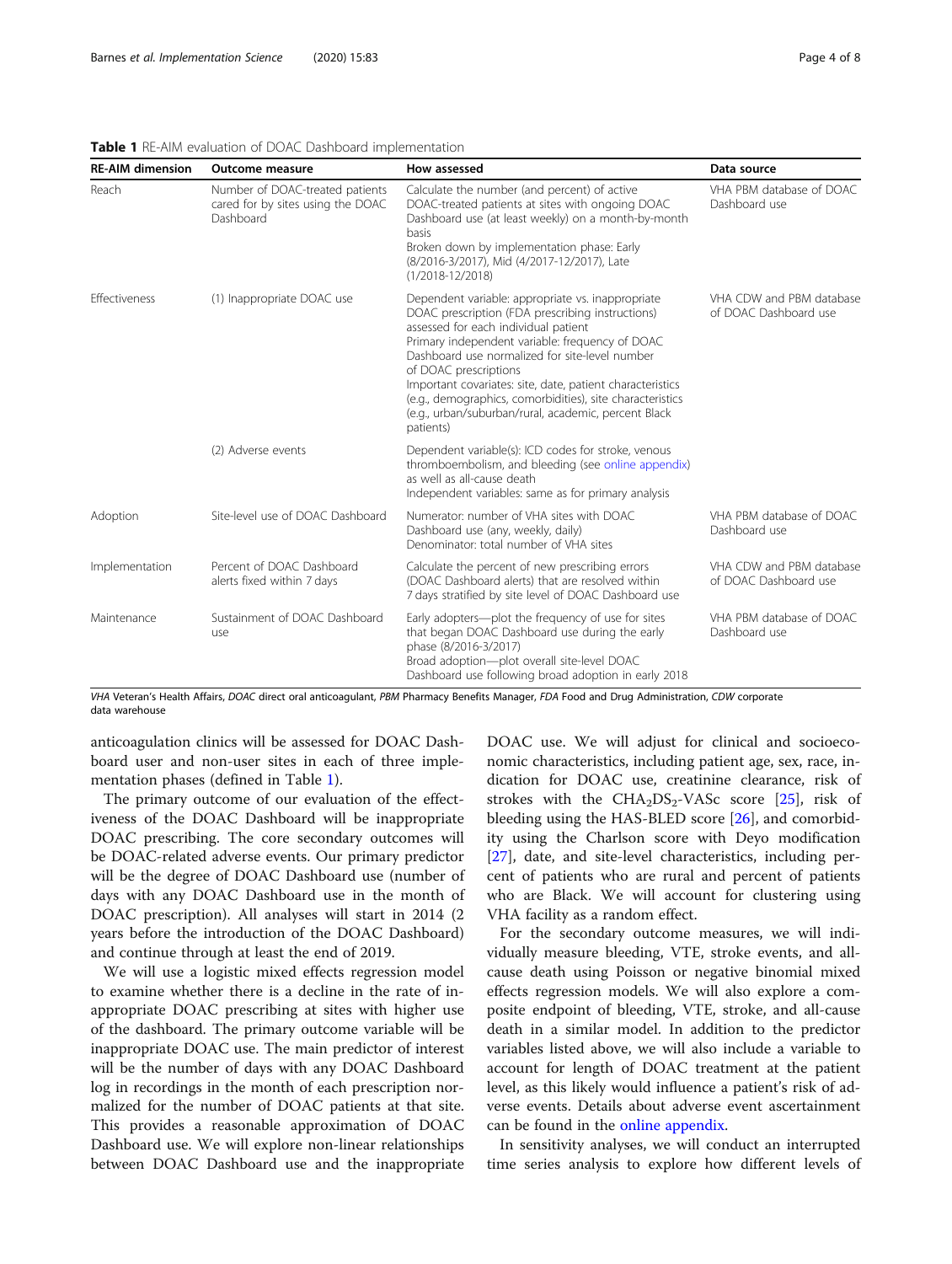DOAC Dashboard use associate with appropriate DOAC prescribing. We will use three different time points in these sensitivity analysis: (1) date when each site first used the DOAC Dashboard, (2) date when each site first had at least weekly DOAC Dashboard use (averaged over a 4 week period), and (3) date when each site first had daily DOAC Dashboard use (averaged over a 5 consecutive-day period). In this approach, the number of sites achieving each of the time points may vary, as some sites may not achieve daily Dashboard use during the study period.

Phase II—Systematic approach to implementation planning Determinants of implementation success will be evaluated in two different settings. First, we will assess realized determinants of implementation success in the national VHA health system. This will be done by conducting semi-structured interviews with key DOAC Dashboard stakeholders (primarily pharmacists, but also physicians, nurses, managers) at different VHA centers within each use category (low/no, moderate, high). We will also identify centers with notable changes in use (e.g., initially high but then low/no use) to explore what determinants of implementation success impacted change in DOAC Dashboard use. Draft interview guide is included in the [online supplemental appendix.](#page-6-0)

Second, we will assess anticipated determinants of implementation success at four non-VHA health centers participating in the  $MAQI<sup>2</sup>$  consortium. These semistructured interviews will include the same stakeholders as in the VHA interviews. However, these will occur before any  $MAQI<sup>2</sup>$  site has begun to implement the DOAC Dashboard. An orientation to the DOAC Dashboard using screen shots with blinded patient data will be shown to the interviewees.

Finally, after implementation of the DOAC Dashboard has been completed at the  $MAQI<sup>2</sup>$  site, we will reinterview stakeholders to assess their experienced determinants of implementation success. The same stakeholders will be approached, when available. New stakeholders will also be approached as appropriate.

Potential interviewees will be identified both from institutional records of who manages anticoagulation at the relevant health systems as well as through recommendations from previously interviewed stakeholders. New semi-structured interviews will be conducted until either thematic saturation is reached or all potential stakeholders have been approached. The latter is more likely to occur within the  $MAQI<sup>2</sup>$  sites given the smaller number of potential sites (4) and stakeholders than are present within the VHA system.

After transcribing and anonymizing each interview, we will undertake a template analysis, a form of thematic analysis which uses pre-determined codes from existing frameworks (e.g., CFIR, TAM) and then refines those codes as transcripts are coded and analyzed [\[28](#page-7-0)]. New themes that emerge from the transcripts will be included with the pre-existing themes included from CFIR and TAM. Emergent themes that do not fit well into either CFIR or TAM will be explored using other implementation determinants frameworks (e.g., Theoretical Domains Framework [\[29](#page-7-0)]), or potentially as new constructs.

Themes identified from both the VHA interviews as well as the MAQI<sup>2</sup> initial interviews will be paired with relevant implementation strategies following a behavior change technique [[30,](#page-7-0) [31](#page-7-0)]. We will leverage the existing quality collaborative infrastructure, including quarterly meetings, to share key implementation resources for the DOAC Dashboard.

# Phase III—Implement and evaluate the DOAC Dashboard in  $MAQI<sup>2</sup>$  health systems

An adaptation of the VHA DOAC Dashboard will be designed within the Epic EHR system. Working iteratively with anticoagulation clinic staff, the  $MAQI<sup>2</sup> DOAC$ Dashboard will identify patients prescribed DOAC medications and who have a primary care provider, cardiologist, hematologist, or vascular surgeon that they follow with in the ambulatory setting. The dashboard will then identify potential medication or dosing errors based on indication, drug-drug interaction, or renal function. Implementation support, including EHR support specific to the DOAC Dashboard, will be provided by the research team. Each participating  $MAQI<sup>2</sup>$  system will determine how best to operationalize dashboard implementation and utilization. The research team will interview anticoagulation clinic managers about specific implementation strategies employed and operational details about use of the Dashboard. Ongoing data collection through the  $MAQI<sup>2</sup>$  consortium will be utilized to assess implementation success [\[32](#page-7-0)].

Similar to the phase I evaluation of the VHA DOAC Dashboard, evaluation of the MAQI<sup>2</sup> DOAC Dashboard will also follow the RE-AIM framework (Table [2](#page-5-0)) [[24](#page-7-0)].

Unlike for phase I in which we have access to a national dataset of patients prescribed DOAC mediations, the  $MAQI<sup>2</sup>$  will have fewer patients and therefore fewer DOAC-related complications (e.g., bleeding, thrombosis). Therefore, the effectiveness outcome will focus on appropriate prescribing rather than adverse event rates, which can be extrapolated from VHA data and other larger data sources. With alpha level of 0.05, we will have > 80% power to detect > 2.5% absolute reduction in the inappropriate DOAC use after the introduction of DOAC Dashboard from a MAQI<sup>2</sup> baseline of 10% inappropriate use prior to DOAC Dashboard implementation.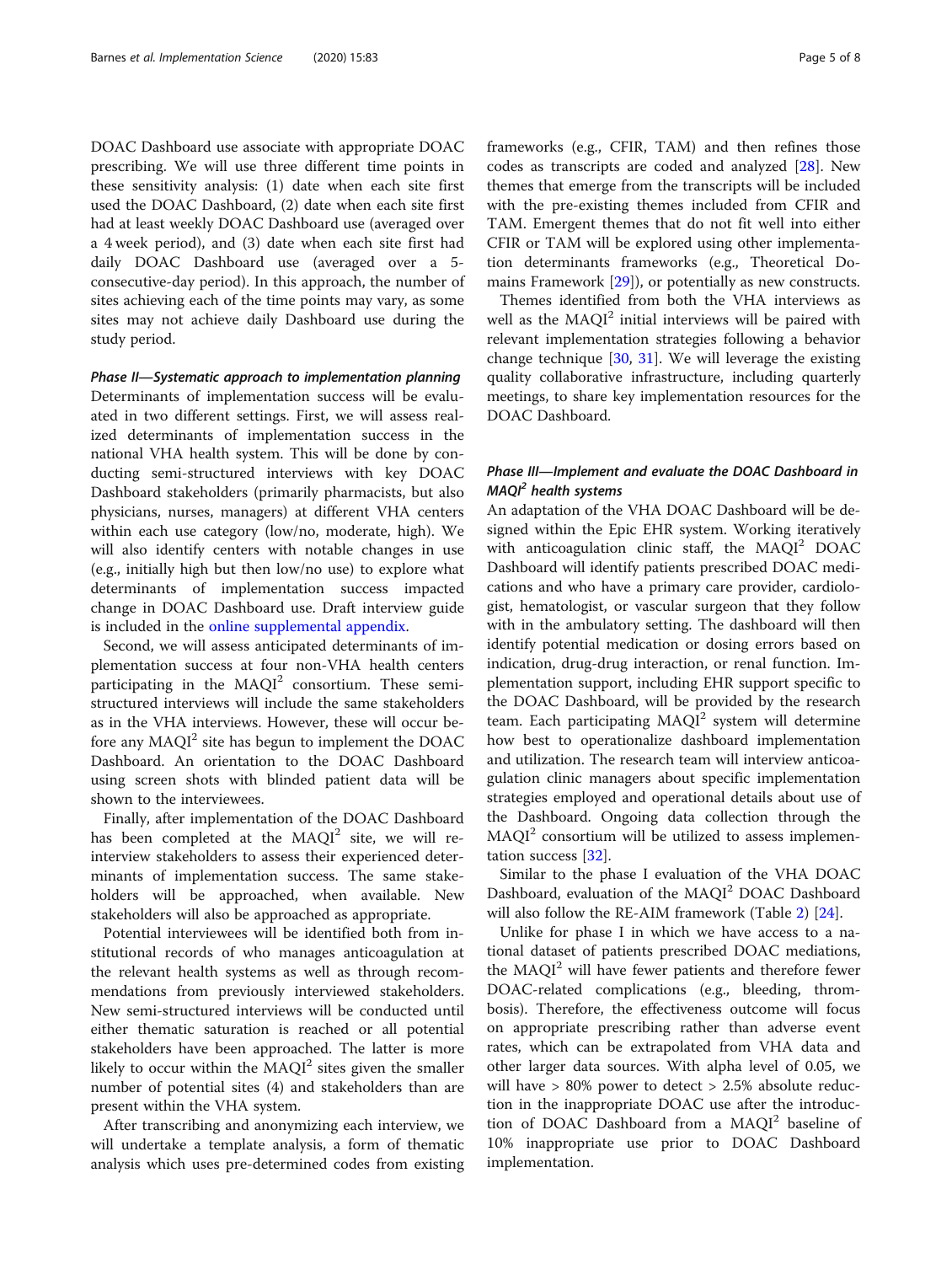| <b>RE-AIM dimension</b> | <b>Outcome measure</b>                                                                                                                   | How assessed                                                                                                                                                                                                                          | Data source                     |
|-------------------------|------------------------------------------------------------------------------------------------------------------------------------------|---------------------------------------------------------------------------------------------------------------------------------------------------------------------------------------------------------------------------------------|---------------------------------|
| Reach                   | The percent of patients with inappropriate DOAC<br>use where the anticoagulation clinic contacted<br>the prescribing provider or patient | Numerator: number of patients where prescriber<br>or patient was contacted about inappropriate<br>DOAC prescribing<br>Denominator: total number of patients with<br>DOAC Dashboard alerts for inappropriate<br>medication prescribing | MAQI <sup>2</sup> DOAC Database |
| <b>Effectiveness</b>    | Inappropriate DOAC use                                                                                                                   | Interrupted time series analysis<br>Numerator: Number of inappropriate DOAC<br>prescriptions<br>Denominator: Total number of patients on DOAC                                                                                         | MAOI <sup>2</sup> DOAC Database |
| Adoption                | Implementation strategies used                                                                                                           | Qualitative interviews with anticoagulation clinic<br>managers                                                                                                                                                                        | Interviews                      |
| Implementation          | Time between a new DOAC Dashboard flag and<br>a clinical change                                                                          | Time in days between the occurrence of a new<br>DOAC Dashboard flag and documented change<br>in DOAC medication                                                                                                                       | MAOI <sup>2</sup> DOAC Database |
| Maintenance             | Sustained frequency of Dashboard use                                                                                                     | Number of days per month with at least one<br>Dashboard access by any staff member over a<br>12-month period                                                                                                                          | EHR report                      |

<span id="page-5-0"></span>Table 2 RE-AIM evaluation of MAQI<sup>2</sup> DOAC Dashboard implementation

MAQI<sup>2</sup> Michigan Anticoagulation Quality Improvement Initiative, DOAC direct oral anticoagulant, EHR electronic health record

## Plans for dissemination

The study team anticipate disseminating findings through presentations at national and/or international scientific meetings and in peer reviewed manuscripts. Manuscripts will be authored by study team members without the use of professional writers. All authors will meet the appropriate requirements outlined by the Internal Committee of Medical Journal Editors. The study team anticipate preparing a "how to" guide for developing and implementing the DOAC Dashboard in health systems using the Epic® EHR. This guide will be made publicly available through appropriate requests to the  $MAQI<sup>2</sup>$  organization.

### Anticipated challenges

While unlikely, it is possible that the VHA stakeholders generally dislike using the DOAC Dashboard and recommend against implementation in the  $MAQI<sup>2</sup>$  centers. However, initial feedback from multiple VHA providers demonstrated a very positive reception and continued, growing use of the tool. Also, initial quality improvement work within MAQI<sup>2</sup> has demonstrated that 50% of contacted providers end up changing the drug or dose when alerted [[33\]](#page-7-0). Single-center data from VHA sites suggest that the DOAC Dashboard's use increases pharmacist efficiency and results in more dosing changes than usual care.

Additionally, the COVID-19 pandemic has changed the way clinical care and clinical research are conducted in the USA. While the VHA Dashboard evaluation will include data from the pre-COVID-19 era, implementation in the MAQI<sup>2</sup> centers will have to adapt for COVID-19 changes. These could include restricted staff resource to dedicate to the DOAC Dashboard and the

need to access the dashboard while working remotely. From a clinical research perspective, data analysis can be performed using remote and secure virtual private networks and interviews can be conducted using videoconferencing or teleconferencing systems.

Lastly, while it is possible that some  $MAQI<sup>2</sup>$  sites may have difficulty implementing the tool, we already have a working prototype developed within the Epic EHR at one center (University of Michigan). This demonstrates our ability to develop and implement such a tool and will provide valuable experience when implementing at other centers. We also have enthusiastic support from each of the health systems' anticoagulation clinic leadership and a commitment to providing staff resources to implement and use the DOAC Dashboard for all patients within their health system.

# **Discussion**

Use of DOAC medications is growing rapidly both within the USA and globally. Given the increasing number of indications for anticoagulation and complexities around treatment, implementation of tools and processes to ensure safe use of these medications is critical. This study will accomplish three main goals: (1) evaluate the effectiveness of an EHR-based population health tool for medication management, (2) compare key determinants of implementation success within and outside of highly integrated health systems (e.g., VHA) to select implementation strategies, and (3) compare anticipated and experienced determinants of implementation success. These findings will help to inform future EHR-based implementation efforts in a wide variety of health care settings.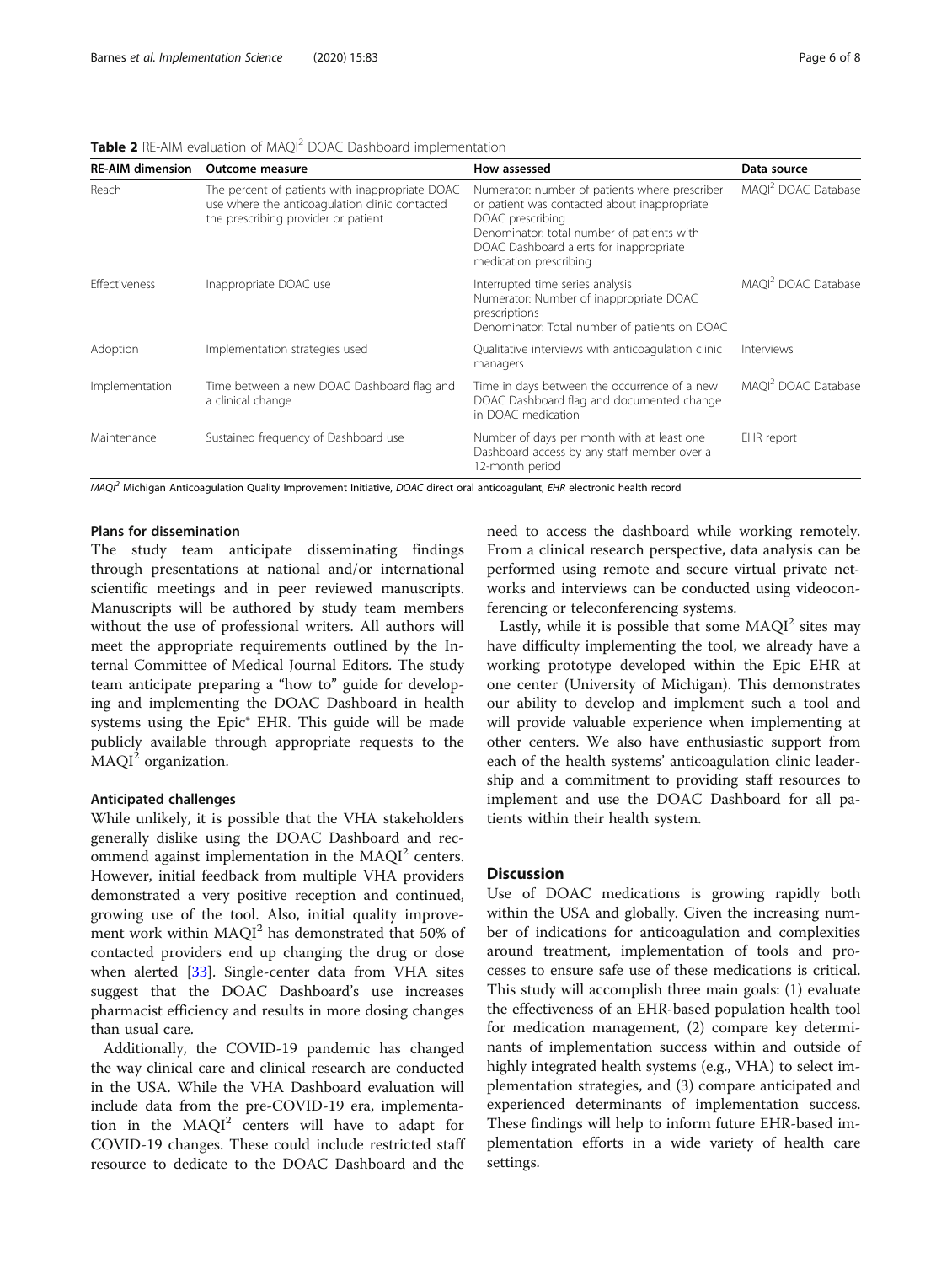# <span id="page-6-0"></span>Supplementary information

Supplementary information accompanies this paper at [https://doi.org/10.](https://doi.org/10.1186/s13012-020-01044-5) [1186/s13012-020-01044-5](https://doi.org/10.1186/s13012-020-01044-5).

Additional file 1. VHA DOAC Dashboard Screenshots. ICD Codes for Adverse Clinical Events. DOAC Dashboard Barriers and Facilitators Exploratory Research, Discussion Guide for Anticoagulation Clinic (PharmD, RN)

#### Abbreviations

AF: Atrial fibrillation; CDW: Corporate data warehouse; CFIR: Consolidated Framework for Implementation Research; DOAC: Direct oral anticoagulant; EHR: Electronic health record; FDA: Food and Drug Administration; MAQI<sup>2</sup>: Michigan Anticoagulation Quality Improvement Initiative; PBM: Pharmacy Benefits Management; RE-AIM: Reach, Effectiveness, Adoption, Implementation, Maintenance; TAM: Technology Acceptance Model; VHA: Veterans Health Administration; VTE: Venous thromboembolism

#### Acknowledgements

n/a

#### Authors' contributions

GDB is the principal investigator and drafted the manuscript. All authors contributed to the conception and design of the study as well as provided critical revisions to the protocol manuscript. The authors read and approved the final manuscript.

#### Funding

This project is funded by the Agency for Healthcare Research and Quality (R18HS026874) and Blue Cross Blue Shield of Michigan/Blue Care Network. The funding organizations had no role in the development of this study protocol, preparation of the study protocol, or decision for manuscript publication.

#### Availability of data and materials

n/a

#### Ethics approval and consent to participate

This research project has been approved by Institutional Review Boards at the Ann Arbor Veterans Health Administration and University of Michigan Medical School

#### Consent for publication

n/a

#### Competing interests

GB—consulting for Pfizer/Bristol-Myers Squibb, Janssen, Portola, and Acelis Connected Health; Grant funding from Pfizer/Bristol-Myers Squibb, Blue Cross-Blue Shield of Michigan

AA—consulting for Pfizer/Bristol-Myers Squibb and Roche Diagnostics; Speaking Bureaus for Janssen and Portola

All others—no disclosures

### Author details

<sup>1</sup>University of Michigan Frankel Cardiovascular Center and Institute for Healthcare Policy and Innovation, 2800 Plymouth Rd, B14 G214, Ann Arbor, MI 48109-2800, USA. <sup>2</sup>University of Michigan Center for Bioethics and Social Science in Medicine, Ann Arbor, USA. <sup>3</sup>University of Michigan School of Pharmacy and Institute for Healthcare Policy and Innovation, Ann Arbor, USA. 4 University of Michigan Center for Statistical Consultation and Research, Ann Arbor, USA. <sup>5</sup>University of Michigan Department of Learning Health Sciences, Ann Arbor, USA. <sup>6</sup>VA Salt Lake City Health Care System, Salt Lake City, USA.<br><sup>7</sup>Voterans Health Affairs VISN 20 Pharmacy Bongfits Managoment Vancouve <sup>7</sup>Veterans Health Affairs VISN 20 Pharmacy Benefits Management, Vancouver, USA. <sup>8</sup>University of Michigan Department of Learning Health Sciences, Institute for Healthcare Policy and Innovation, and Ann Arbor Veterans Health Affairs Center for Clinical Management and Research, Ann Arbor, USA. 9 University of Michigan Department of Internal Medicine, Institute for Healthcare Policy and Innovation, and Ann Arbor Veterans Health Affairs Center for Clinical Management and Research, Ann Arbor, USA.

Received: 27 August 2020 Accepted: 10 September 2020 Published online: 21 September 2020

#### References

- 1. Levy JH, Spyropoulos AC, Samama CM, Douketis J. Direct oral anticoagulants: new drugs and new concepts. JACC Cardiovasc Interv [Internet]. 2014;7:1333–51. Available from: [http://www.ncbi.nlm.nih.gov/](http://www.ncbi.nlm.nih.gov/pubmed/25523529) [pubmed/25523529.](http://www.ncbi.nlm.nih.gov/pubmed/25523529)
- 2. Barra ME, Fanikos J, Connors JM, Sylvester KW, Piazza G, Goldhaber SZ. Evaluation of dose-reduced direct oral anticoagulant therapy. Am J Med [Internet]. 2016;129:1198–204. Available from: [https://www.ncbi.nlm.nih.gov/](https://www.ncbi.nlm.nih.gov/pubmed/27341955) [pubmed/27341955.](https://www.ncbi.nlm.nih.gov/pubmed/27341955)
- 3. Steinberg BA, Shrader P, Thomas L, Ansell J, Fonarow GC, Gersh BJ, et al. Off-label dosing of non-vitamin K antagonist oral anticoagulants and adverse outcomes: The ORBIT-AF II Registry. J Am Coll Cardiol [Internet]. 2016;68:2597–604. Available from: [https://www.ncbi.nlm.nih.gov/pubmed/2](https://www.ncbi.nlm.nih.gov/pubmed/27978942) [7978942.](https://www.ncbi.nlm.nih.gov/pubmed/27978942)
- 4. Trujillo-Santos J, Di Micco P, Dentali F, Douketis J, Diaz-Peromingo JA, Nunez MJ, et al. Real-life treatment of venous thromboembolism with direct oral anticoagulants: The influence of recommended dosing and regimens. Thromb Haemost [Internet]. 2016/10/28. 2017;117:382–9. Available from: <https://www.ncbi.nlm.nih.gov/pubmed/27786333>.
- Basaran O, Filiz Basaran N, Cekic EG, Altun I, Dogan V, Mert GO, et al. PRescriptiOn PattERns of oral anticoagulants in nonvalvular atrial fibrillation (PROPER study). Clin Appl Thromb Hemost [Internet]. 2015/11/01. 2017;23: 384–91. Available from: [https://www.ncbi.nlm.nih.gov/pubmed/26519049.](https://www.ncbi.nlm.nih.gov/pubmed/26519049)
- 6. Barnes GD, Kline-Rogers E, Graves C, Puroll E, Gu X, Townsend K, et al. Structure and function of anticoagulation clinics in the United States: an AC forum membership survey. J Thromb Thrombolysis. 2018.
- 7. Phelps E, Delate T, Witt DM, Shaw PB, McCool KH, Clark NP. Effect of increased time in the therapeutic range on atrial fibrillation outcomes within a centralized anticoagulation service. Thromb Res [Internet]. 2018/02/ 07. 2018;163:54–9. Available from: [https://www.ncbi.nlm.nih.gov/pubmed/2](https://www.ncbi.nlm.nih.gov/pubmed/29407629) [9407629.](https://www.ncbi.nlm.nih.gov/pubmed/29407629)
- 8. Manzoor BS, Cheng WH, Lee JC, Uppuluri EM, Nutescu EA. Quality of pharmacist-managed anticoagulation therapy in long-term ambulatory settings: a systematic review. Ann Pharmacother [Internet]. 2017/07/25. 2017;51:1122–37. Available from: [https://www.ncbi.nlm.nih.gov/pubmed/2](https://www.ncbi.nlm.nih.gov/pubmed/28735551) [8735551.](https://www.ncbi.nlm.nih.gov/pubmed/28735551)
- 9. Garrison SR, Allan GM. Do specialty anticoagulation clinics really outperform primary care at INR management? J Thromb Thrombolysis [Internet]. 2014; 38:420–1. Available from: [http://www.ncbi.nlm.nih.gov/pubmed/25037467.](http://www.ncbi.nlm.nih.gov/pubmed/25037467)
- 10. McGuinn TL, Scherr S. Anticoagulation clinic versus a traditional warfarin management model. Nurse Pr [Internet]. 2014;39:40–6. Available from: [http://www.ncbi.nlm.nih.gov/pubmed/25225978.](http://www.ncbi.nlm.nih.gov/pubmed/25225978)
- 11. Stoudenmire LG, DeRemer CE, Elewa H. Telephone versus office-based management of warfarin: impact on international normalized ratios and outcomes. Int J Hematol [Internet]. 2014;100:119–24. Available from: [http://](http://www.ncbi.nlm.nih.gov/pubmed/24952031) [www.ncbi.nlm.nih.gov/pubmed/24952031.](http://www.ncbi.nlm.nih.gov/pubmed/24952031)
- 12. Entezari-Maleki T, Dousti S, Hamishehkar H, Gholami K. A systematic review on comparing 2 common models for management of warfarin therapy; pharmacist-led service versus usual medical care. J Clin Pharmacol [Internet]. 2016;56:24–38. Available from: [https://www.ncbi.nlm.nih.gov/pubmed/261](https://www.ncbi.nlm.nih.gov/pubmed/26100092) [00092.](https://www.ncbi.nlm.nih.gov/pubmed/26100092)
- 13. About VHA Veterans Health Administration [Internet]. [cited 2020 Jul 23]. Available from: <https://www.va.gov/health/aboutvha.asp>.
- 14. Barnes GD, Nallamothu BK, Sales AE, Froehlich JB. Reimagining anticoagulation clinics in the era of direct oral anticoagulants. Circ Cardiovasc Qual Outcomes. 2016;9.
- 15. Barnes GD, Acosta J, Graves C, Puroll E, Kline-Rogers E, Gu X, et al. Barriers to integrating direct oral anticoagulants into anticoagulation clinic care: a mixed-methods study. Res Pr Thromb Haemost [Internet]. 2019/01/19. 2019; 3:79–84. Available from: [https://www.ncbi.nlm.nih.gov/pubmed/30656279.](https://www.ncbi.nlm.nih.gov/pubmed/30656279)
- 16. Cockcroft DW, Gault MH. Prediction of creatinine clearance from serum creatinine. Nephron [Internet]. 1976;16:31–41. Available from: [http://www.](http://www.ncbi.nlm.nih.gov/pubmed/1244564) [ncbi.nlm.nih.gov/pubmed/1244564.](http://www.ncbi.nlm.nih.gov/pubmed/1244564)
- 17. Stevens LA, Schmid CH, Greene T, Zhang YL, Beck GJ, Froissart M, et al. Comparative performance of the CKD Epidemiology Collaboration (CKD-EPI) and the Modification of Diet in Renal Disease (MDRD) Study equations for estimating GFR levels above 60 mL/min/1.73 m2. Am J Kidney Dis [Internet].